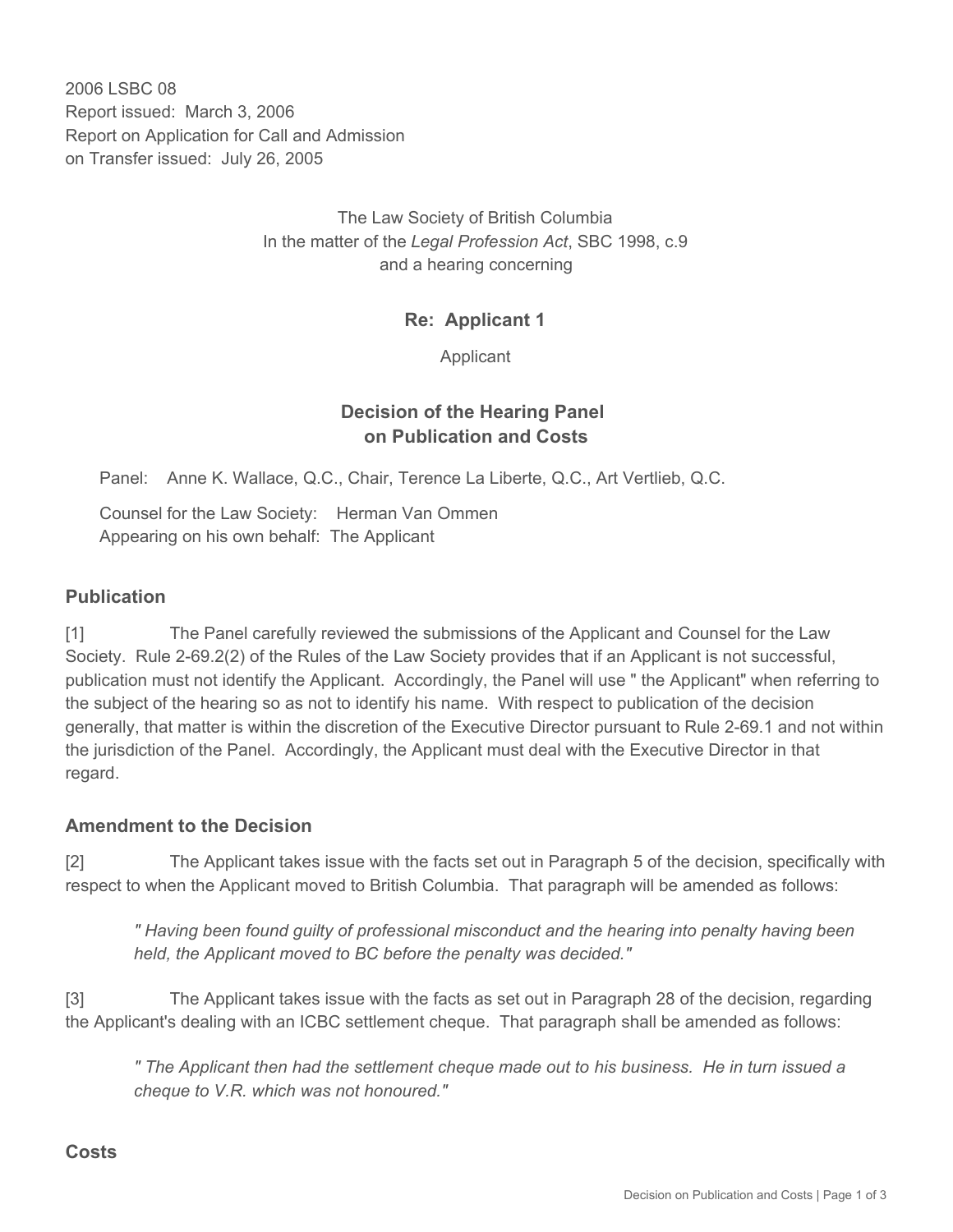[4] This Panel rendered its decision regarding the application for admission to the Law Society of BC on July 26, 2005. The Applicant was not accepted for call in British Columbia. The purpose of this decision is to decide the costs, if any, to be awarded against the Applicant.

[5] Counsel for the Law Society has submitted a Bill of Costs as follows:

| Court reporters fees                       |             | \$3,973.98 |
|--------------------------------------------|-------------|------------|
| Hearing fees of \$750 per day x 5 days     | \$3,750.00  |            |
| Counsel fees of \$175 per hour x 117.8 hr. | \$20,615.00 |            |

Total: \$28,338.98

[6] The Applicant has made submissions as to why the total amount of the Bill of Costs claimed by the Law Society should not be ordered against him.

[7] The Applicant has rightly pointed out that the Panel must decide whether the Bill of Costs is reasonable and that, regardless of the amount of the Bill of Costs, it remains within the Panel's discretion to determine the amount of costs to be awarded. Given these basic principles, the Applicant submits that the full amount of the Bill of Costs should not be awarded against him for the following reasons:

(a) The counsel fee is prima facie unreasonable.

As pointed out by Counsel for the Law Society, there no longer exists a discrepancy between outside counsel's billable rate and Law Society staff lawyers' billable rates, both of those being \$175.00 per hour. The Panel does not find that amount to be an unreasonable rate for billing.

(b) A hearing was a very costly way to proceed and less costly options should have been sought. This caused a greater potential cost to the Applicant than needed to be incurred.

The jurisdiction of the Law Society of British Columbia, with respect to credentials hearings, is governed by section 19 of the *Legal Profession Act*. As a result, where there is a concern by the Credentials Committee the Section **requires** that a hearing be held. No alternative is permitted.

(c) The Credentials Committee improperly referred this application for hearing.

The Law Society of British Columbia, of which the Credentials Committee is a part, has two primary duties pursuant to the *Legal Profession Act*. The first is to protect the public interest, which means that it is the duty of the Law Society to protect the interests of the public who put their trust in its members. The very right of the Law Society to maintain self-governance of the legal profession rests on the Law Society properly exercising this responsibility. As well, the Law Society of British Columbia has a responsibility to its members, which includes a duty to ensure that the integrity of the legal profession is protected.

To uphold both these responsibilities, the Law Society must be diligent in assessing which applicants for admission are appropriate, whether that be articling students applying for admission